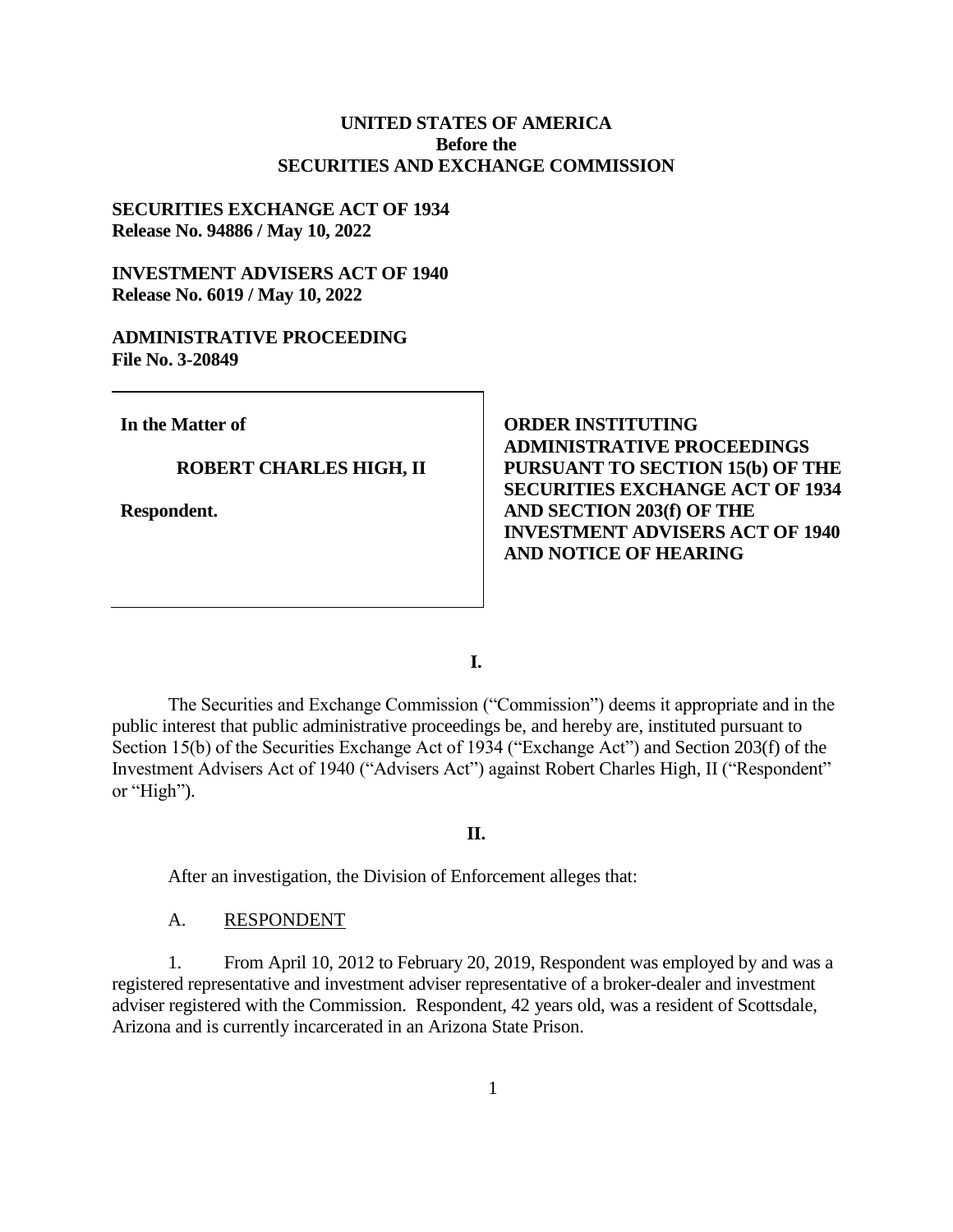### B. ENTRY OF THE INJUNCTION/RESPONDENT'S CRIMINAL CONVICTION

2. On February 22, 2021, Respondent pleaded guilty to one count of Attempted Fraudulent Schemes and Artifices in violation of Ariz. Rev. Stat. §§ 13-1001 and 13-2310, and one count of theft in violation of Ariz. Rev. Stat. § 13-1802 before the Superior Court of the State of Arizona in and for the County of Maricopa in *State of Arizona vs. Robert Charles High, II*, CR2019-006501-001. On March 30, 2021, Sentencing Order was entered against High. He was sentenced to a term of imprisonment of two and one half years with restitution for all economic loss to all victims.

3. The counts of the indictment to which High pleaded guilty alleged, among other things that Respondent engaged in a scheme or artifice to defraud one of his clients ("Client A") out of a benefit in excess of \$100,000, by means of fraudulent pretenses, representation, promises, or material omissions, and that he knowingly converted Client A's money. As a result of High's agreement to plead guilty, the fraudulent scheme charge was amended to an attempt. The theft count remained unchanged.

## **III.**

In view of the allegations made by the Division of Enforcement, the Commission deems it necessary and appropriate in the public interest that public administrative proceedings be instituted to determine:

A. Whether the allegations set forth in Section II hereof are true and, in connection therewith, to afford Respondent an opportunity to establish any defenses to such allegations;

B. What, if any, remedial action is appropriate in the public interest against Respondent pursuant to Section 15(b) of the Exchange Act;

C. What, if any, remedial action is appropriate in the public interest against Respondent pursuant to Section 203(f) of the Advisers Act; and

#### **IV.**

IT IS ORDERED that a public hearing before the Commission for the purpose of taking evidence on the questions set forth in Section III hereof shall be convened at a time and place to be fixed by further order of the Commission, pursuant to Rule 110 of the Commission's Rules of Practice, 17 C.F.R. § 201.110.

IT IS FURTHER ORDERED that Respondent shall file an Answer to the allegations contained in this Order within twenty (20) days after service of this Order, as provided by Rule 220(b) of the Commission's Rules of Practice, 17 C.F.R. § 201.220(b).

IT IS FURTHER ORDERED that the Division of Enforcement and Respondent shall conduct a prehearing conference pursuant to Rule 221 of the Commission's Rules of Practice, 17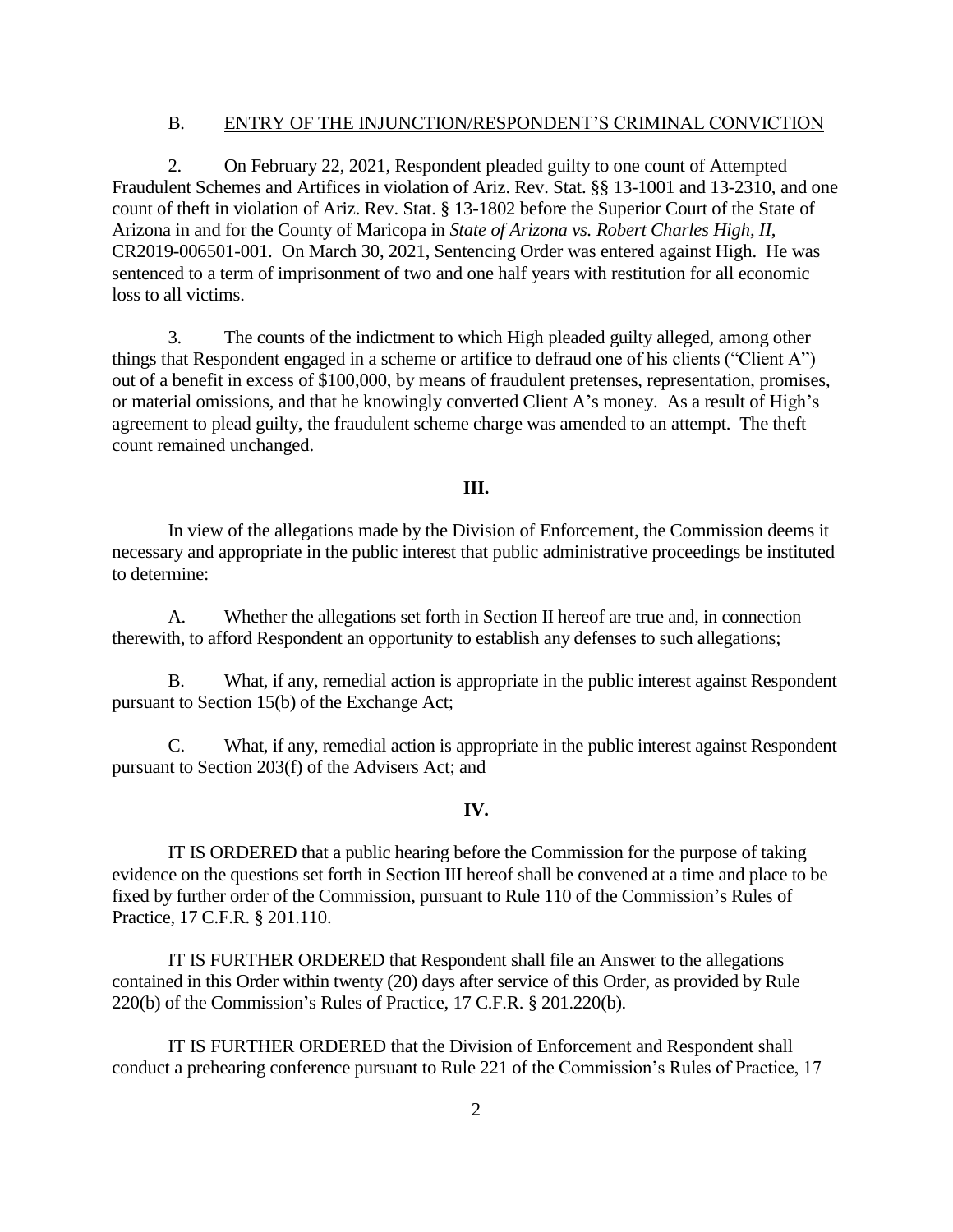C.F.R. § 201.221, within fourteen (14) days of service of the Answer. The parties may meet in person or participate by telephone or other remote means; following the conference, they shall file a statement with the Office of the Secretary advising the Commission of any agreements reached at said conference. If a prehearing conference was not held, a statement shall be filed with the Office of the Secretary advising the Commission of that fact and of the efforts made to meet and confer.

If Respondent fails to file the directed Answer, or fails to appear at a hearing or conference after being duly notified, the Respondent may be deemed in default and the proceedings may be determined against him upon consideration of this Order, the allegations of which may be deemed to be true as provided by Rules 155(a), 220(f), 221(f) and 310 of the Commission's Rules of Practice, 17 C.F.R. §§ 201.155(a), 201.220(f), 201.221(f), and 201.310.

This Order shall be served forthwith upon Robert Charles High, II by any means permitted by the Commission's Rules of Practice.

The Commission finds that it would serve the interests of justice and not result in prejudice to any party to provide, pursuant to Rule 100(c) of the Commission's Rules of Practice, 17 C.F.R. § 201.100(c), that notwithstanding any contrary reference in the Rules of Practice to service of paper copies, service to the Division of Enforcement of all opinions, orders, and decisions described in Rule 141, 17 C.F.R. § 201.141, and all papers described in Rule 150(a), 17 C.F.R. § 201.150(a), in these proceedings shall be by email to the attorneys who enter an appearance on behalf of the Division, and not by paper service.

Attention is called to Rule 151(a), (b) and (c) of the Commission's Rules of Practice, 17 C.F.R. § 201.151(a), (b) and (c), providing that when, as here, a proceeding is set before the Commission, all papers (including those listed in the following paragraph) shall be filed electronically in administrative proceedings using the Commission's Electronic Filings in Administrative Proceedings (eFAP) system access through the Commission's website, [www.sec.gov,](http://www.sec.gov/) at http://www.sec.gov/eFAP. Respondent also must serve and accept service of documents electronically. All motions, objections, or applications will be decided by the Commission.

The Commission finds that it would serve the interests of justice and not result in prejudice to any party to provide, pursuant to Rule 100(c) of the Commission's Rules of Practice, 17 C.F.R. § 201.100(c), that notwithstanding any contrary reference in the Rules of Practice to filing with or disposition by a hearing officer, all filings, including those under Rules 210, 221, 222, 230, 231, 232, 233, and 250 of the Commission's Rules of Practice, 17 C.F.R. §§ 201.210, 221, 222, 230, 231, 232, 233, and 250, shall be directed to and, as appropriate, decided by the Commission. This proceeding shall be deemed to be one under the 75-day timeframe specified in Rule of Practice  $360(a)(2)(i)$ , 17 C.F.R. § 201.360(a)(2)(i), for the purposes of applying Rules of Practice 233 and 250, 17 C.F.R. §§ 201.233 and 250.

The Commission finds that it would serve the interests of justice and not result in prejudice to any party to provide, pursuant to Rule 100(c) of the Commission's Rules of Practice, 17 C.F.R. § 201.100(c), that the Commission shall issue a decision on the basis of the record in this